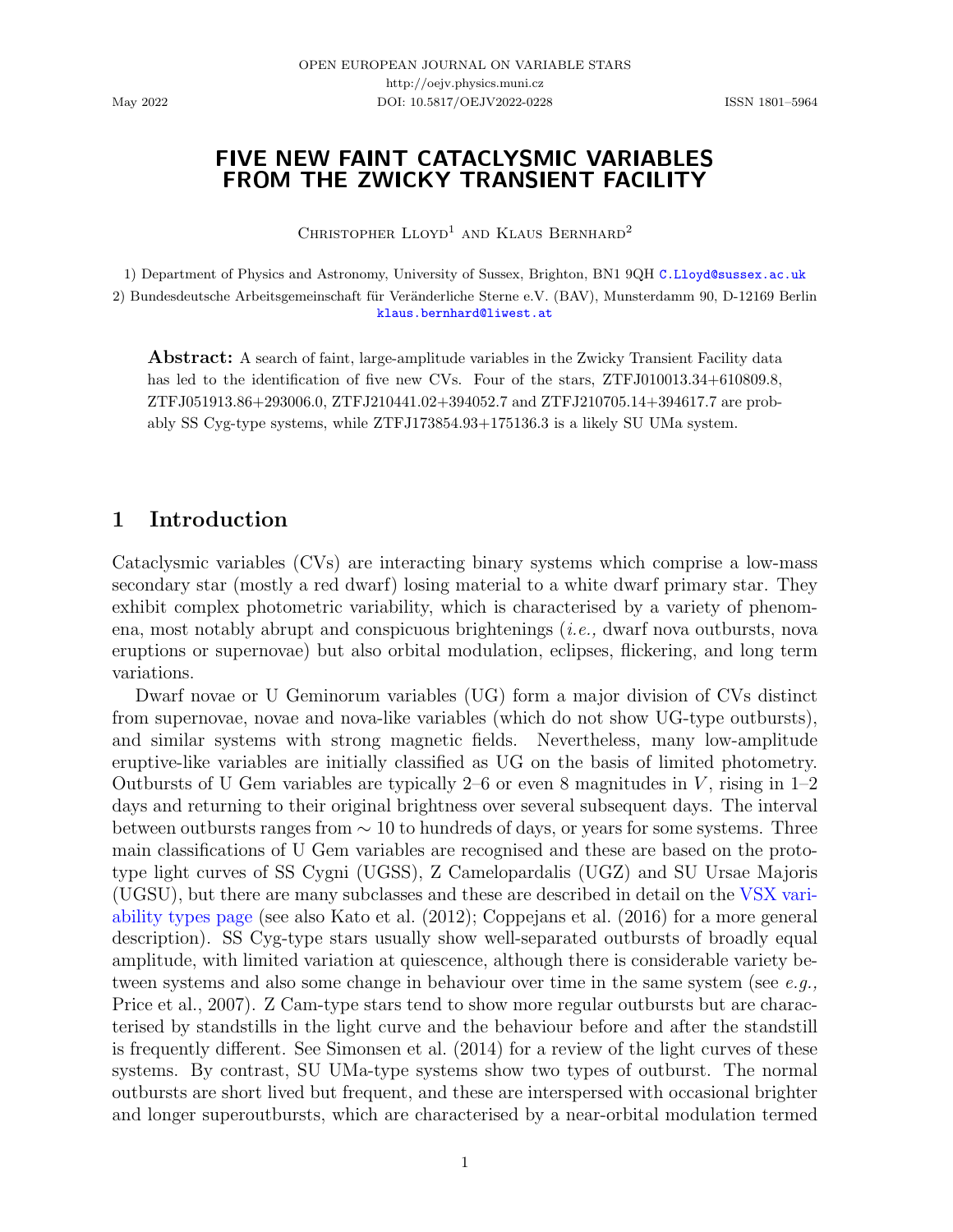superhumps (see e.g., [Osaki & Kato,](#page-16-4) [2013;](#page-16-4) [Kato et al.,](#page-16-5) [2020\)](#page-16-5). While the definitive classification of some UG subtypes requires detailed time-series photometry or spectroscopy it remains the case that a good initial classification can be made from a reasonably well sampled light curve. However, the other side of that coin is that the characteristics of the light curves can change, and when studied in detail systems can show features of more that one subtype. They are complex variables. For a general review of CVs see [Warner](#page-16-6) [\(1995\)](#page-16-6) and [Hellier](#page-16-7) [\(2001\)](#page-16-7).

### 2 Observations and analysis

The observations are taken from the Zwicky Transient Facility (ZTF) sky survey situated at Palomar Observatory. Taking up the legacy of its predecessor, the Palomar Transient Factory, it has been observing the available northern sky since 2018. The ZTF camera employs e2v CCD231-C6 devices and is mounted on the Palomar 48-inch Samuel Oschin Schmidt Telescope. High-quality data are collected in g and  $r$ , and occasionally in i, as other programmes permit, down to a limiting magnitude of  $r \sim 20.6$ , and made publicly available through the [IPAC archive](https://irsa.ipac.caltech.edu/Missions/ztf.html)  $^1$  $^1$  [\(Bellm et al.,](#page-15-0) [2019a,](#page-15-0)[b;](#page-15-1) [Masci et al.,](#page-16-8) [2019\)](#page-16-8).

[Chen et al.](#page-16-9) [\(2020\)](#page-16-9) exploited ZTF Data Release 2 and compiled a catalogue of  $\sim$ 780 000 periodic variable stars (The Zwicky Transient Facility Catalog of Periodic Variable Stars) and ∼ 1 000 000 suspected variables [\(The ZTF Suspected Variables Catalog](http://doi.org/10.5281/zenodo.3886372) [2](#page-1-1) ). Of course, these two catalogues do not contain a category for rare objects like cataclysmic variables so it is assumed that any such objects will have been assigned to the ZTF Suspected Variables Catalog because of their rather complex variability pattern consisting of large amplitude variations and considerable changes of the light curve shape. The ZTF Suspected Variables Catalog was systematically searched for cataclysmic variables by visually inspecting the light curves of an extended sample of stars with amplitudes of more than 2 magnitudes in the q band. This search led to the discovery of the five CVs discussed here. At that time none of these objects were classified in the SAO/NASA Astrophysics Data System or the AAVSO's International Variable Star Index (VSX), however, since then one of the stars,  $ZTFJ051913.86+293006.0 = ZTF17aacayci$  has been independently identified as a likely  $CV$  by Förster et al.  $(2021)$ .

ZTF data are available from early in 2018 so depending on the visibility of the object there will be up to four complete observing seasons, although the coverage is not even and tends to be lower in recent years. The cadence of the data is also irregular with some almost contiguous runs over several nights and some unfortunately large gaps during the observing season. For the systems discussed here there are typically 600–700 observations split between q and r in the ratio of about 3:4, with a small number of i observations, between zero and 50. The occurrence of observations in different bands is correlated to some extent and these data, taken within  $0.015$  comprise about 25% of the total, and are used to measure the  $(g - r)$ , and  $(r - i)$  colours when possible.

The light curves had been used to provide the maximum and minimum magnitudes and the  $(q-r)$  and  $(r-i)$  colours. The magnitudes at maximum and minimum brightness

<span id="page-1-0"></span><sup>1</sup> IPAC archive - https://irsa.ipac.caltech.edu/Missions/ztf.html

<span id="page-1-1"></span><sup>2</sup>The ZTF Suspected Variables Catalog - doi.org/10.5281/zenodo.3886372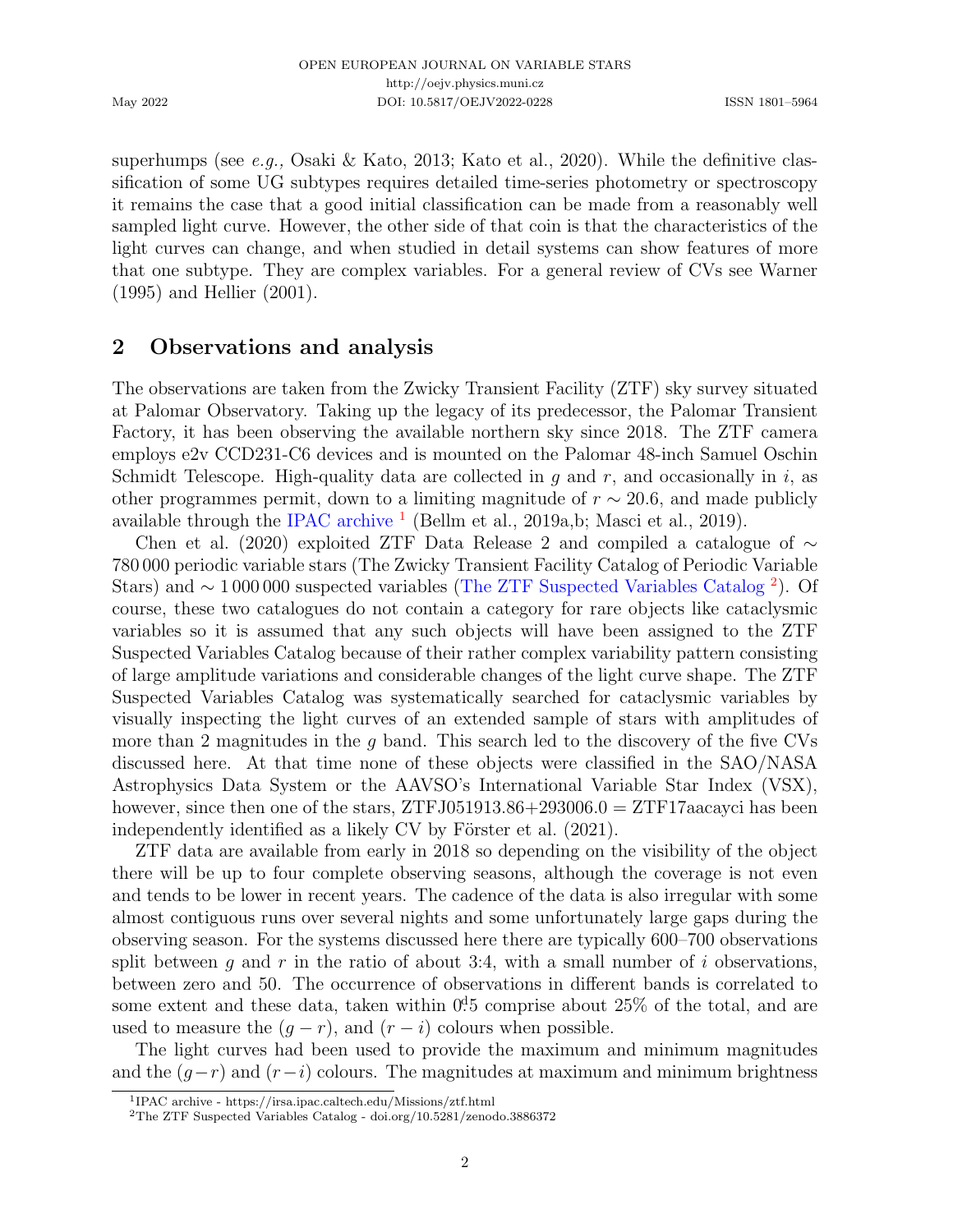http://oejv.physics.muni.cz

<span id="page-2-0"></span>DOI: 10.5817/OEJV2022-0228 ISSN 1801–5964

|           | Table 1: Basic identification and photometric data |      |     |
|-----------|----------------------------------------------------|------|-----|
| Name      | RA                                                 | Dec. | max |
| ZTF       |                                                    |      | д   |
| Gaia EDR3 |                                                    |      | r   |

| Name                   | RA           | Dec              | max            | min              | range         |  |
|------------------------|--------------|------------------|----------------|------------------|---------------|--|
| ZTF                    |              |                  | $\mathfrak{g}$ | $\overline{g}$   | $\Delta g$    |  |
| Gaia EDR3              |              |                  | $\overline{r}$ | $\boldsymbol{r}$ | $\Delta r$    |  |
|                        |              |                  | $(g-r)$        | $(g-r)$          | $\Delta(g-r)$ |  |
|                        |              |                  | mean $(r - i)$ |                  |               |  |
| ZTFJ010013.34+610809.8 | 01 00 13.360 | $+61$ 08 09.86   | 18.8           | 21.5             | 2.7           |  |
| 426610064901005184     |              |                  | 17.9           | 20.5             | 2.6           |  |
|                        |              |                  | 1.11           | 1.05             | $-0.06$       |  |
|                        |              |                  | 0.52           |                  |               |  |
| ZTFJ051913.86+293006.0 | 05 19 13.871 | $+293005.98$     | 18.4           | 20.8             | 2.4           |  |
| 3446482973237446272    |              |                  | 17.7           | 19.6             | 1.9           |  |
|                        |              |                  | 0.63           | 1.02             | 0.39          |  |
|                        |              |                  |                |                  |               |  |
| ZTFJ173854.93+175136.3 | 17 38 54.935 | $+175136.08$     | 19.7           | 21.7             | 2.1           |  |
| 4550394709106157184    |              |                  | 19.8           | 21.4             | 1.6           |  |
|                        |              |                  | $-0.01$        | 0.14             | 0.14          |  |
|                        |              |                  | 0.15           |                  |               |  |
| ZTFJ210441.02+394052.7 | 21 04 41.022 | $+39\;40\;52.68$ | 18.5           | 20.7             | 2.2           |  |
| 1872331554654601472    |              |                  | 17.8           | 19.4             | 1.6           |  |
|                        |              |                  | 0.82           | 1.23             | 0.41          |  |
|                        |              |                  | 0.47           |                  |               |  |

ZTFJ210705.14+394617.7 21 07 05.151 +39 46 17.69 18.8 21.7 2.9 1872300660944066560 18.5 20.5 2.0

0.64 1.03 0.39

0.59

are taken to be the 5 and 95 percentiles of the daily ZTF magnitudes in  $q$  and  $r$ . These measures are used to provide consistent and impartial values of some mean maximum and minimum brightness, but these will not necessarily align with any obvious feature of the light curve. The measured magnitude at maximum is typically  $0<sup>m</sup>5$  fainter than the brightest magnitudes seen. At maximum the photometric errors are  $\langle 0^{\text{m}} 05 \rangle$  so are trivial compared with the variations in the light curve. At minimum the measured magnitude is ∼ 0<sup>m</sup>5 brighter than the faintest magnitudes, but this depends on the distribution of the data at minimum. The uncertainties at minimum are  $\sim 0^{\text{m}}2$  in g and r so the measured minimum magnitude is typically  $2-3\sigma$  above the faintest magnitude and robust against photometric errors. Typically this value lies near the faint edge of the bulk of the points near quiescence, but for systems that spend little time at quiescence the value does not correspond to any obvious feature in the light curve. The  $(g - r)$  values are derived from contemporaneous  $g$  and  $r$  magnitudes, and are given for the brighter and fainter halves of the data. The distribution of  $(g - r)$  shows considerable scatter but the standard error of the mean is  $\langle 0^{\text{m}}03,$  depending on the statistics. Changes in  $|g-r| > 0.1$  are very significant and the gradient of  $\Delta(g-r)/\Delta r$  has also been used to test this change. The mean  $(r - i)$  is also listed but only the last two systems have more than a handful of i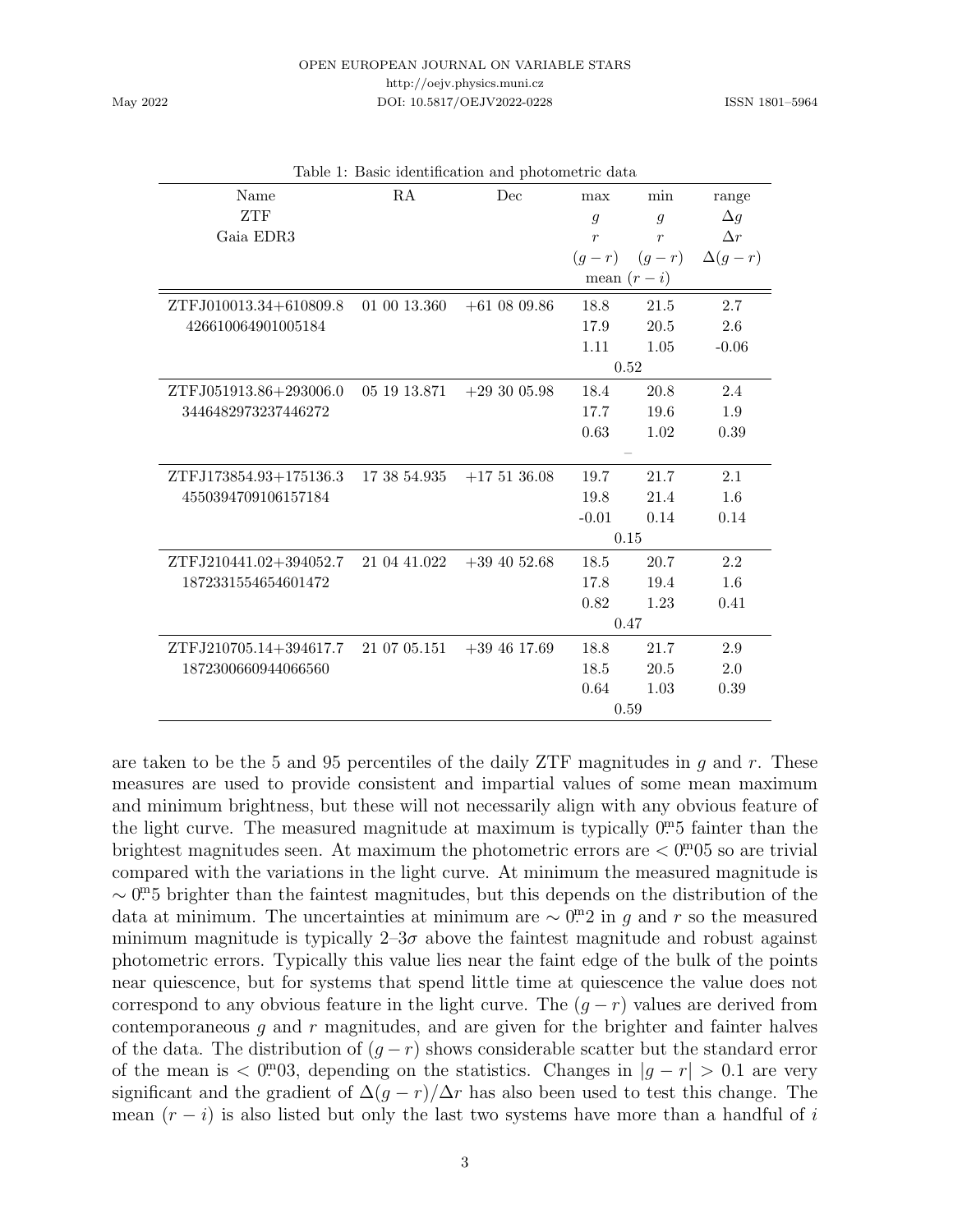observations.

Data have also been taken from the Pan-STARRS DR1 survey [\(Chambers et al.,](#page-16-11) [2016\)](#page-16-11) which provided about 50 observations between 2009–2014 for each of the objects. These are divided almost equally between the  $g, r, i, z$ , and y bands, although for some systems not all bands are present. The data are very sparse but do provide a snapshot of the activity at a different epoch to the ZTF data.

# 3 Results

The basic identification and photometric details of the five systems are given in Table [1.](#page-2-0) The ZTF identifier from [Chen et al.](#page-16-9) [\(2020\)](#page-16-9) and the Gaia EDR3 identifier are given together with the EDR3-based position from Simbad. The magnitudes at maximum and minimum brightness in g and r, and the range in both bands is listed. The  $(g - r)$  for the brighter and fainter halves of the  $r$  data are also given, together with the range in this colour, and the mean  $(r - i)$  as available.

### 3.1 ZTFJ010013.34+610809.8

ZTFJ010013.34+610809.8 has mean  $G = 20.2$  and has a marginally brighter companion at 5.7 arcsec. ZTF observations are available for four almost complete observing seasons from  $2018 - 2021$ . There are only three i observations. The epoch plot (see Figure [1\)](#page-3-0) shows about six outbursts per season with amplitudes of  $2-3$  magnitudes in both q and



<span id="page-3-0"></span>Figure 1: Epoch plot of ZTFJ010013.34+610809.8 from the 2018 observing season to the present showing the ZTF  $g$  (squares),  $r$  (diamonds) and *i*-band data (triangles). Several outbursts are clearly visible and even at this scale they appear remarkably clean with little activity near quiescence.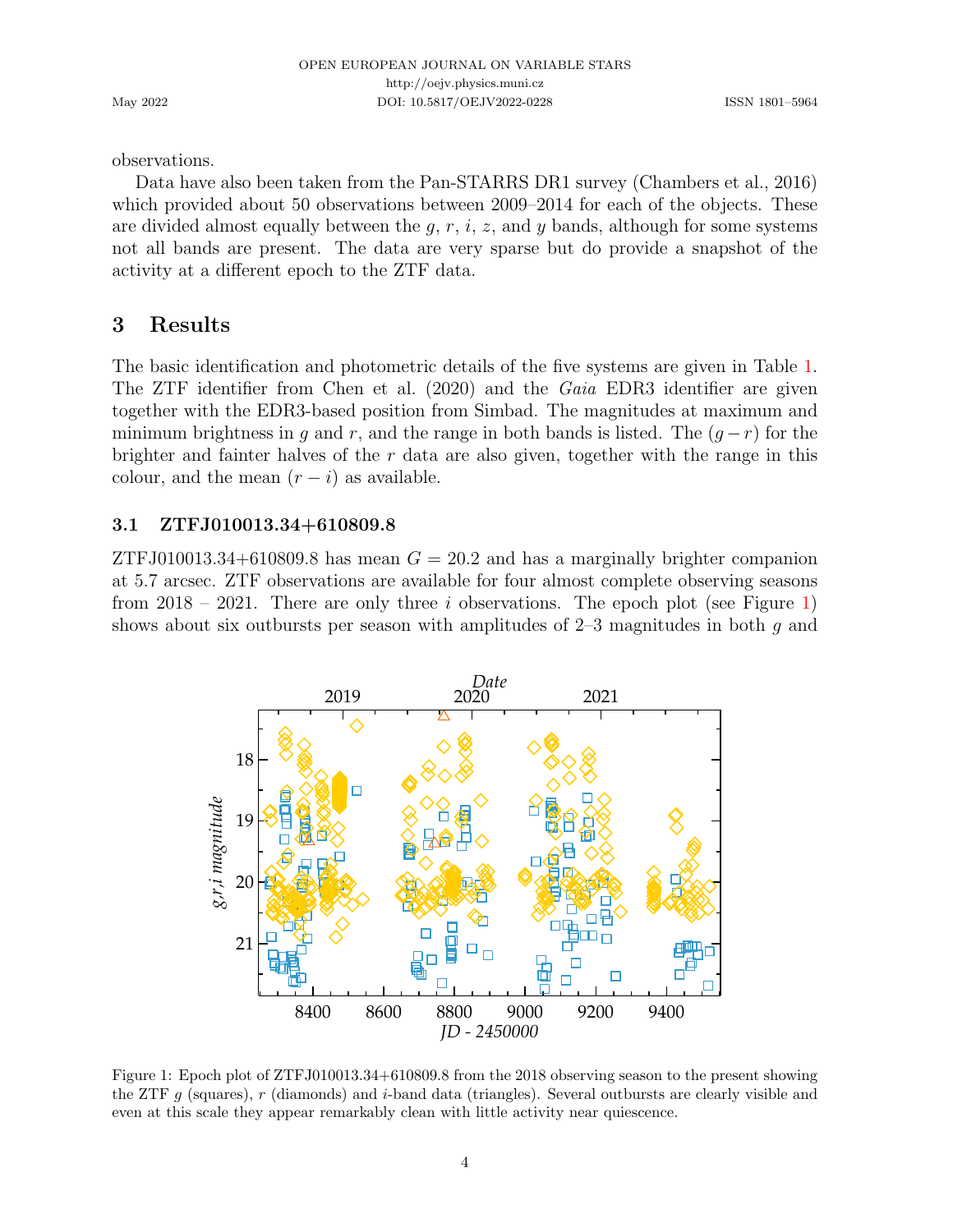

<span id="page-4-0"></span>Figure 2: Phase plot of the ZTFJ010013.34+610809.8 data folded on a period of 50.1 days. The main outburst is clearly resolved in both the  $g$  (squares) and  $r$  data (diamonds), and a low-amplitude intermediate outburst is also visible in the  $r$  data.



<span id="page-4-1"></span>Figure 3: Phase plot of the Pan-STARRS data of ZTFJ010013.34+610809.8 data folded on a period of 50.1 days with the two-harmonic Fourier fit superimposed. The different bands have been allowed to float in the fit and are aligned on the g-band data. Although the data are sparse the main outburst is clearly resolved and a low-amplitude intermediate outburst is also visible. The symbols used here are the same as in the other ZTF and Pan-STARRS plots.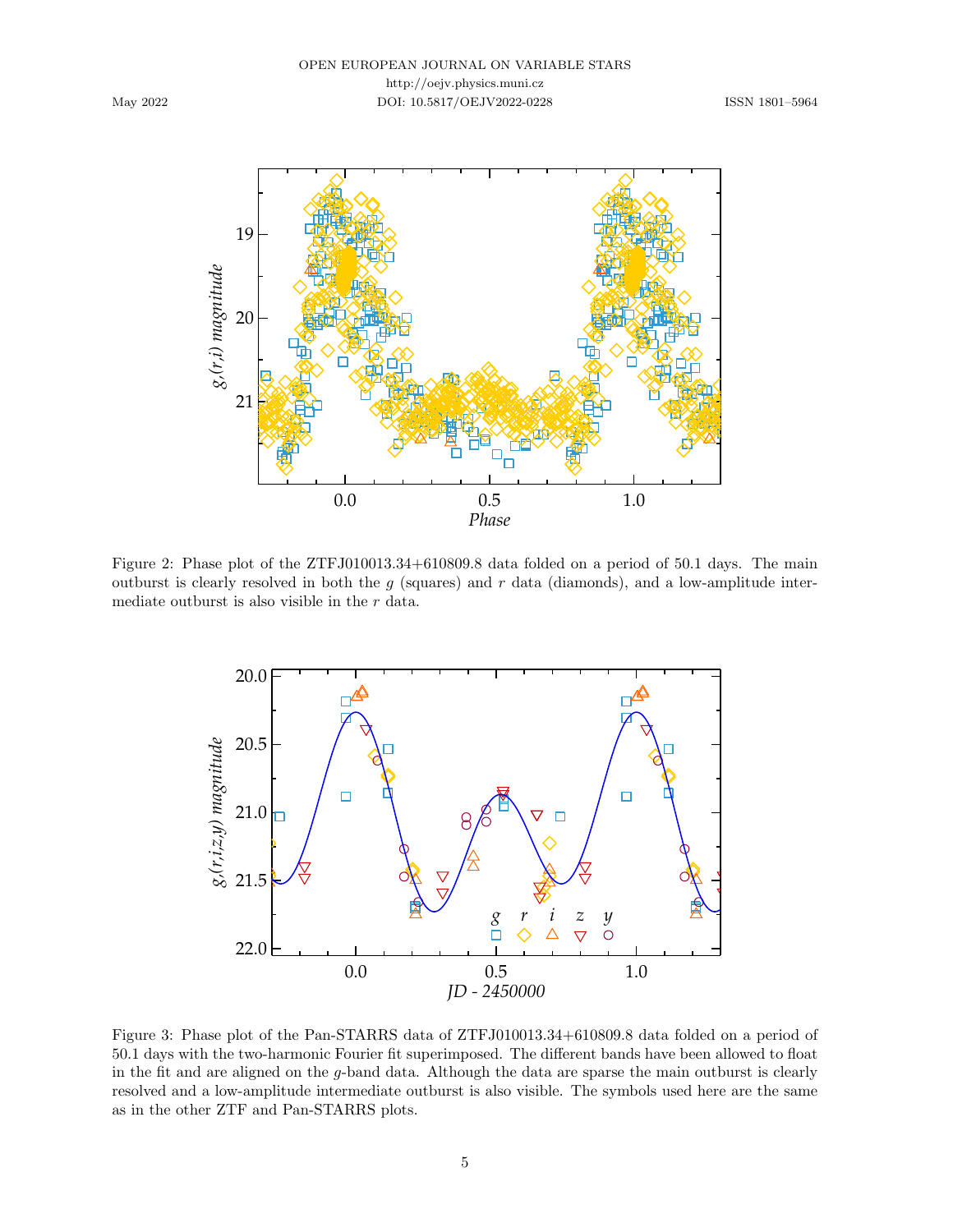

<span id="page-5-0"></span>Figure 4: Epoch plots each covering about 20 days around four of the best observed outbursts of ZTFJ010013.34+610809.8 with the r-band data (diamonds) aligned on the  $q$  data (squares) using the bright  $(q - r)$  offset in Table [1.](#page-2-0) These outbursts were chosen to illustrate the variation in brightness and profile of the main outburst.

r for the first three seasons, but the coverage, and possibly the activity, is lower in the last season. The spacing between the outbursts appears relatively constant and this is confirmed by a power spectrum of the data which shows a clear single peak near 50 days. The individual  $g, r$ , and combined data sets were fitted with a two-harmonic Fourier series with the different data bands allowed to float in the combined fit, and the best period was found to be  $50.1 \pm 1.0$  for all sets. The data folded on this period are shown in Figure [2.](#page-4-0) The main peak is clearly resolved and there appears to be a much weaker secondary peak in the r data. The q data at this phase are more sparse and scattered so this secondary feature is less visible, and less consistent, but the  $g$  and  $r$  data may be less correlated.

The Pan-STARRS DR1 data [\(Chambers et al.,](#page-16-11) [2016\)](#page-16-11) data have also been fitted with a two-harmonic Fourier series with the different data bands allowed to float, and the best period was again found to be  $50.1 \pm 2.5$  days. The phase diagram of the Pan-STARRS data folded on this period is shown in Figure [3.](#page-4-1) Although the general behaviour over the two data sets is remarkably similar the amplitude of the outburst appears lower in the Pan-STARRS data, but the ZTF data show a large degree of variation and the 2021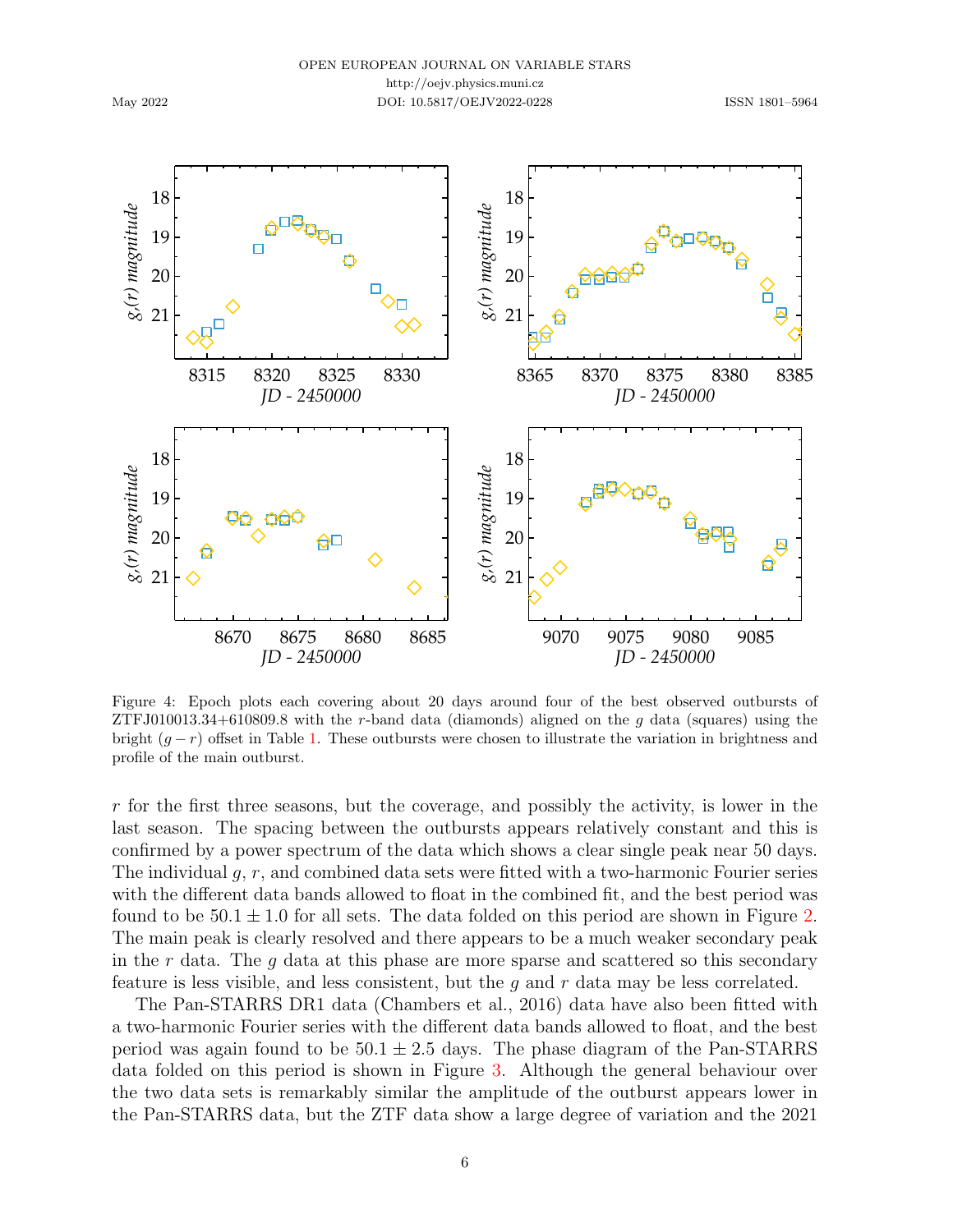season may show generally lower activity.

The light curve is characteristic of a SS Cyg-type system although these show an enormous range of behaviour between systems, and over time in the same system. One pattern of behaviour shows alternating stronger and weaker outbursts, and that appears to be the case here, although it is particularly extreme. There is also usually significant variation in the outburst timings that destroys any coherence over time, so again, the regularity seen here is unusual.

The range in g and r is essentially identical and although  $(g - r)$  is marginally bluer at minimum, this is not significant from the colours nor from the gradient of  $\Delta(g$  $r/\Delta r$ . The small difference in range for different bands probably persists through the Pan-STARRS data as they are generally consistent in Figure [3.](#page-4-1)

Detailed plots of the best observed individual outbursts are given in Figure [4](#page-5-0) and these clearly show the variation in outburst profile, timing and amplitude. Each panel shows about 20 days and the r data have been aligned on the g data using the bright  $(g - r)$ offset in Table [1](#page-2-0) so the peaks of the outbursts are better defined.

### 3.2 ZTFJ051913.86+293006.0 = ZTF17aacayci

ZTFJ051913.86+293006.0 has  $G = 19.5$  and a companion 1<sup>m</sup>4 brighter at 6.1 arcsec. The light curve of the ZTF data (see Figure [5\)](#page-6-0) shows sixteen outbursts with  $g < 19.0$  between 2018 and 2021 with amplitudes of 2–3 magnitudes. There are a few fainter, partially observed outbursts but the activity around quiescence is limited to  $\sim 0^{m}5$  with no sign of



<span id="page-6-0"></span>Figure 5: Epoch plot of ZTFJ051913.86+293006.0 from 2018 to the present showing the ZTF  $q$  (squares) and r-band data (diamonds). Fourteen outbursts are clearly visible with no intermediate outbursts and little activity near quiescence.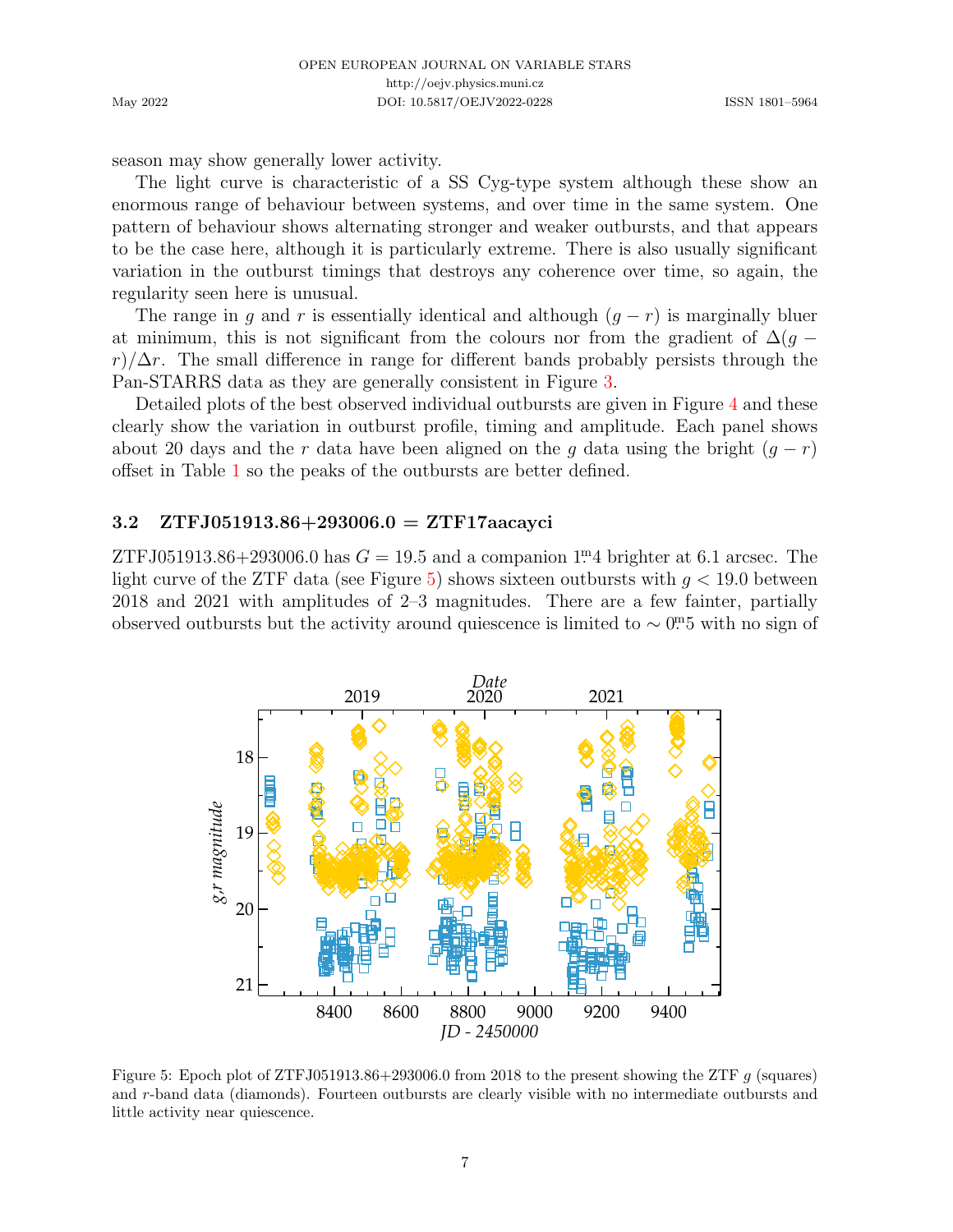

<span id="page-7-0"></span>Figure 6: Epoch plot of the Pan-STARRS data of ZTFJ051913.86+293006.0 data from 2009–2014 with the different bands aligned on the g data based on the ZTF colours from Table [1](#page-2-0) and those derived from a small number of contemporaneous Pan-STARRS observation in different bands. The symbols are as in Figure [3.](#page-4-1) The range in g is comparable to the ZTF data so the behaviour is probably similar at both epochs.

intermediate, fainter outbursts.

The Pan-STARRS data are shown in Figure [6](#page-7-0) with the different bands aligned on the g data based on the ZTF  $(g - r)$  and when available  $(r - i)$  colours, and those derived from a small number of contemporaneous Pan-STARRS observation in different bands. Despite the sparse coverage the range in g is similar to the ZTF data so the behaviour at this earlier epoch is probably similar.

Given the high outburst rate and the density of coverage it is possible to estimate the characteristic outburst interval from a histogram of the difference in the outburst timings, as shown in Figure [7.](#page-8-0) There are seasonal gaps in the data of typically 100 days and other, shorter gaps where outbursts could be missed, but even so there are enough to make a reliable estimate. The minimum outburst interval is 45 days so any intervals longer than twice this are likely to be multiples. There is a natural gap in the histogram at ∼ 80 days with two slightly longer intervals at 88 and 103 days, but both of these have intermediate weak or incomplete outbursts so these are apparently multiples. The longer intervals are all most likely multiples. The mean has been determined from intervals < 80 days, which are distributed with a mean of  $58 \pm 9$  days. Given the similar outburst time scale and pattern, and the lack of intermediate outbursts the star is most likely an SS Cyg-type system.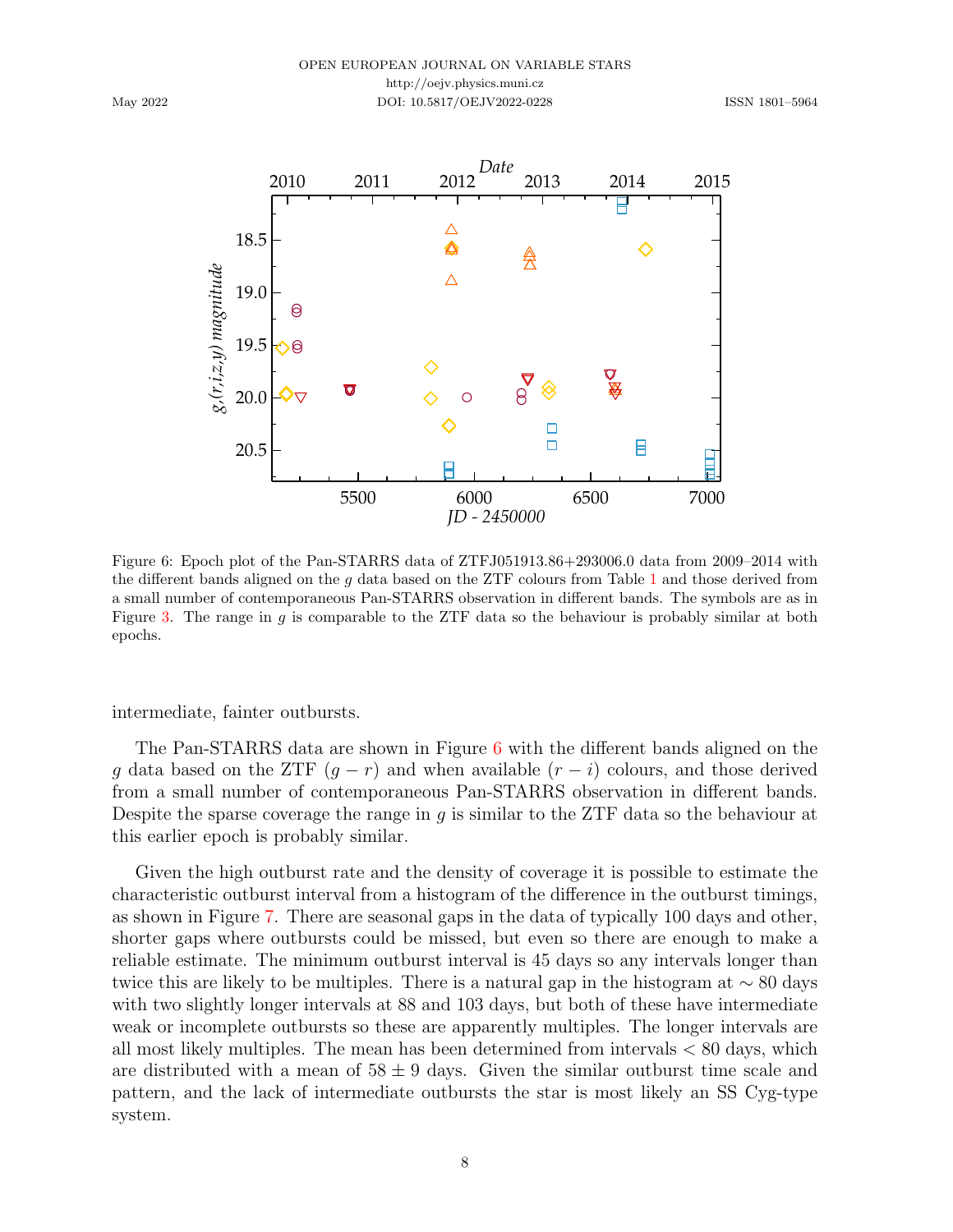

<span id="page-8-0"></span>Figure 7: Three panels show detail of the best coverage over about 200 days each for three observing seasons of ZTFJ051913.86+293006.0. The r-band data (diamonds) are aligned on the  $q$  magnitudes (squares) using the bright  $(q - r)$  offset in Table [1.](#page-2-0) The variation in outburst amplitude and timing is clear, as is the lack of any intermediate outbursts, and the obvious difference in  $(g-r)$  at quiescence. The fourth panel shows the histogram of the outburst intervals under 150 days. The mean outburst interval has been determined from those < 80 days, where there seems to be a natural divide in the distribution, and corresponds to twice the minimum interval.

#### 3.3 ZTFJ173854.93+175136.3

ZTFJ173854.93+175136.3 has  $G = 20.0$  and is positionally coincident with a GALEX source with magnitude  $NUV = 21.9 \pm 0.5$  [\(Bianchi et al.,](#page-16-12) [2011\)](#page-16-12). The ZTF data are available for four complete seasons although coverage in the last two was less dense. The ZTF light curve is shown in Figure [8](#page-9-0) and is one of almost continuous activity with myriad outbursts of ∼ 2 magnitudes. The outburst frequency is high with the minimum outburst interval in the region of 16–20 days, and the system appears to move from one outburst to the next with little time spent at quiescence. The Pan-STARRS data are shown in Figure [9](#page-9-1) and although these are very sparse they also suggest a high level of activity.

Although numerous outbursts can be identified in the ZTF data few of them are covered sufficiently well to provide a good description of the profile. Based on fragmentary data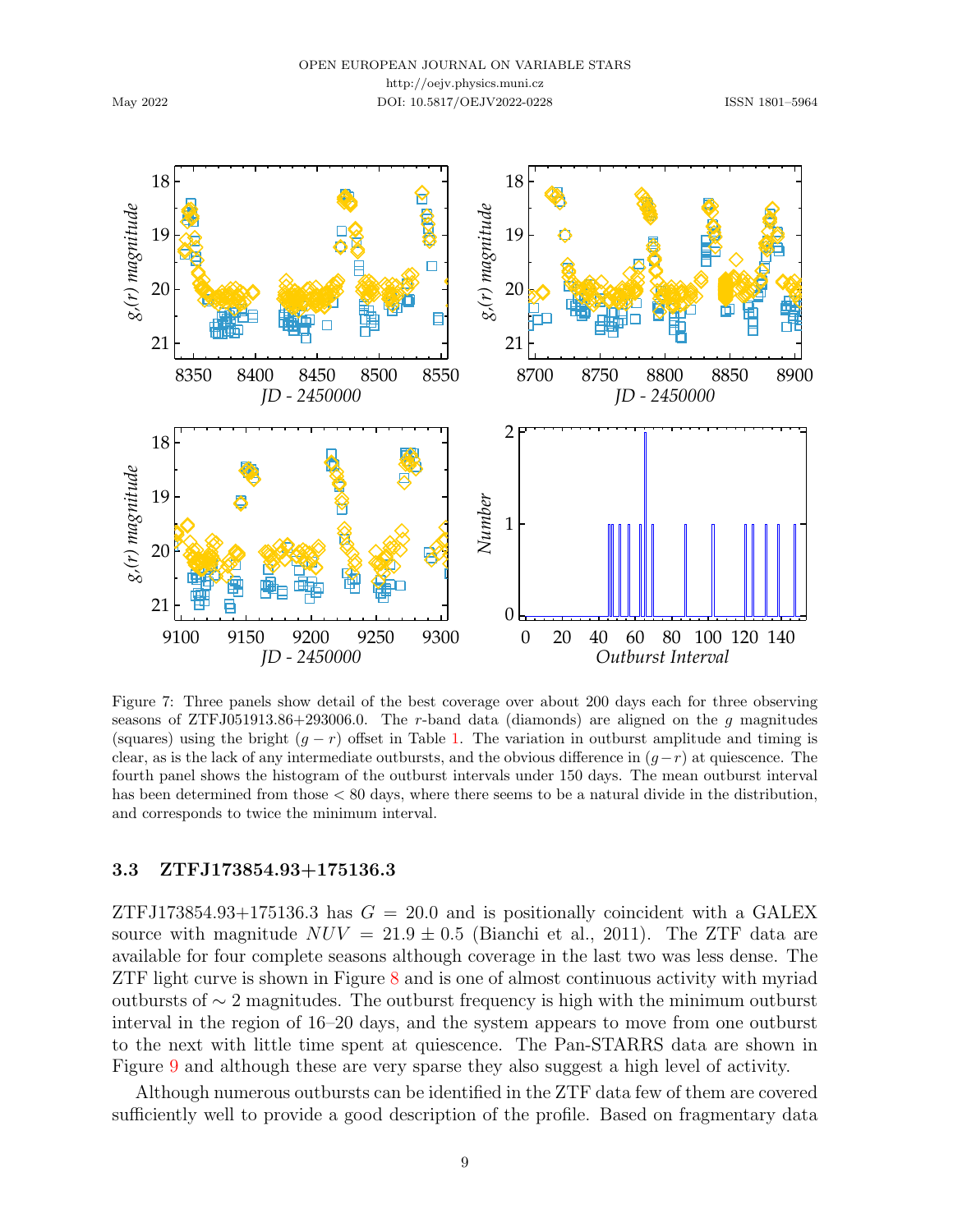

<span id="page-9-0"></span>Figure 8: Epoch plot of ZTFJ173854.93+175136.3 from the 2018 observing season to the present showing the ZTF g (squares), r (diamonds) and i-band data (triangles). The system appears to be in a state of near continuous variation and spends little time in quiescence.



<span id="page-9-1"></span>Figure 9: Epoch plot of the Pan-STARRS data of ZTFJ173854.93+175136.3 data with no adjustment to the different bands. Although the data are sparse the rapid variability of the system is clear. The symbols are as in Figure [3.](#page-4-1)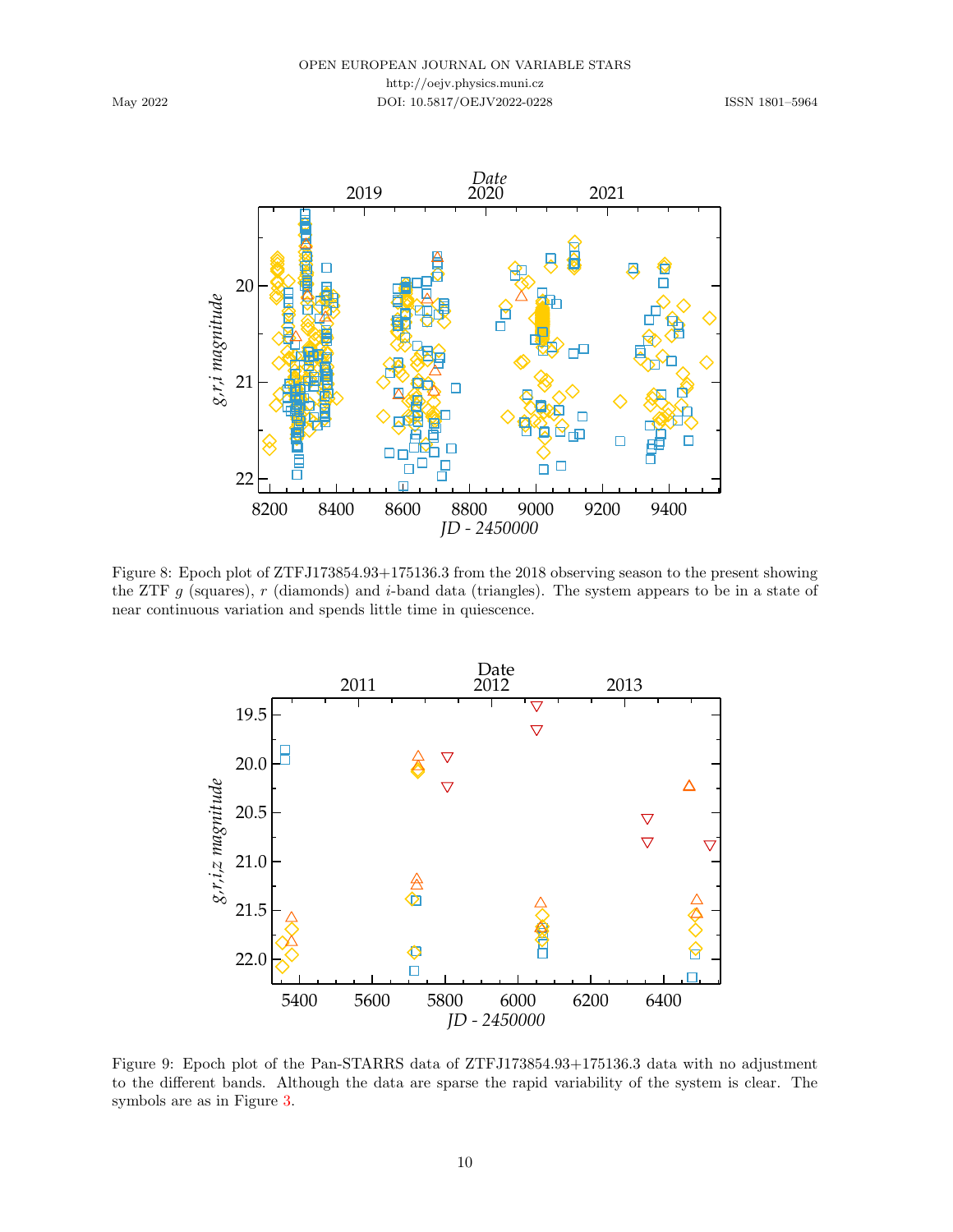

<span id="page-10-0"></span>Figure 10: The detail of four individual outbursts of ZTFJ173854.93+175136.3 each covering about 20 days. No offsets have been applied to the  $r$  and  $i$  magnitudes as the colours are small (see Table [1\)](#page-2-0). The top two panels show the best observed outburst, which is interpreted as a superoutburst, and a second possible superoutburst, although coverage is much less complete. The two bottom panels show the two best defined normal outbursts. The symbols are q (squares),  $r$  (diamonds) and  $i$ -band data (triangles).

the outbursts seem to divide into two groups. The majority are short duration,  $\sim$  5 days, but a small number are longer at perhaps 12 days, and one of these is the brighter and best covered outburst. Otherwise these longer outbursts are not obviously brighter than the others but this pattern of behaviour suggests that the system is an SU UMa type. Details of four outbursts are shown in Figure [10.](#page-10-0) Two are suggested as likely superoutbursts and two shorter, possibly weaker ones are probably normal outbursts. The features identified as possible superoutbursts recur on a time scale of about 100 days.

### 3.4 ZTFJ210441.02+394052.7

ZTFJ210441.02+394052.7 has been observed for four complete observing seasons but the coverage in the most recent one is less dense. The data are slightly different to the other systems discussed here in that there are a substantial number of i-band observations. The system has  $G = 19.2$  and a companion 1<sup>m</sup>0 fainter at 3.3 arcsec, but there is no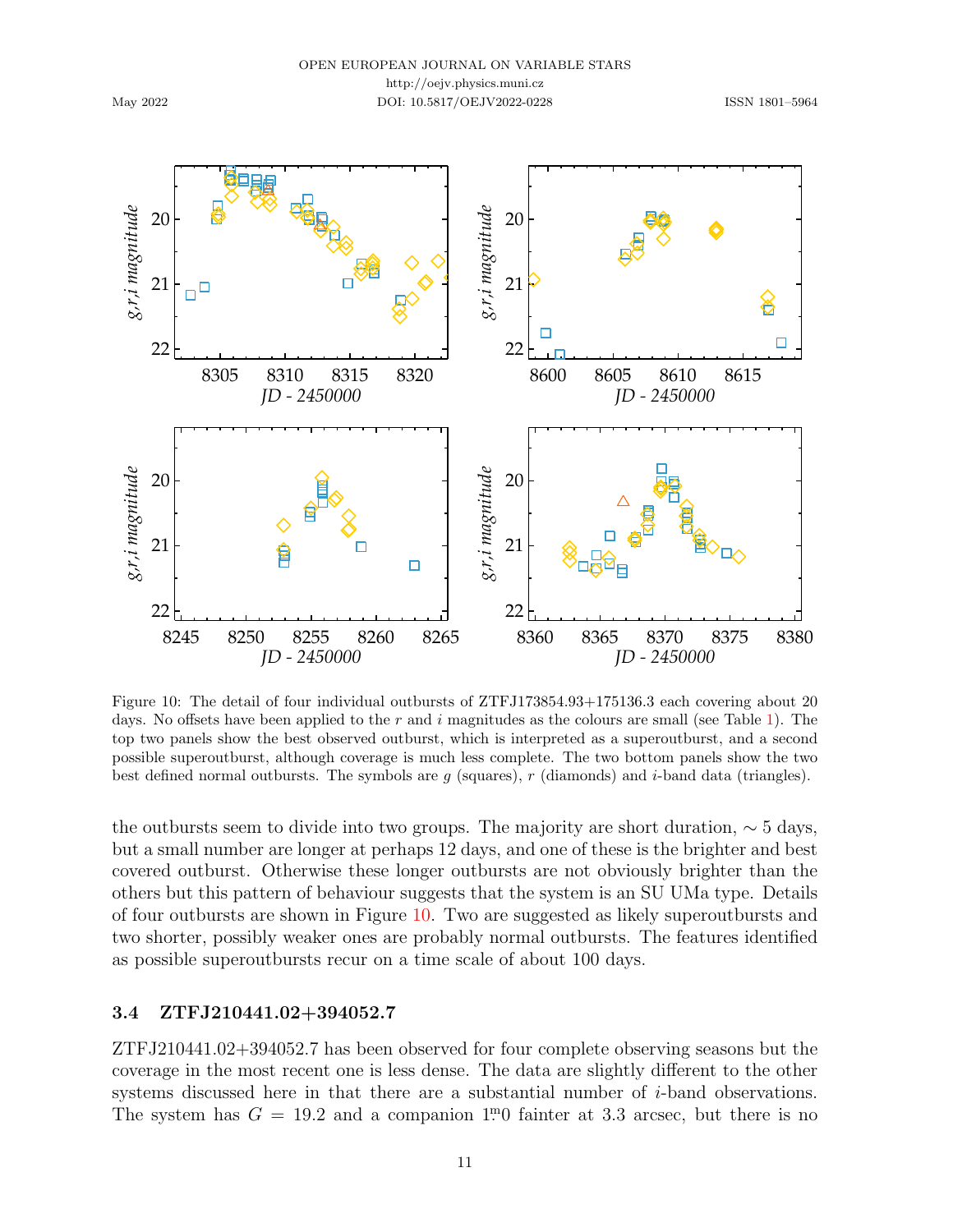

Figure 11: Epoch plot of ZTFJ210441.02+394052.7 from the 2018 observing season to the present showing the ZTF g (squares), r (diamonds) and i-band data (triangles). Four outbursts are clearly visible with no intermediate outbursts and little activity near quiescence.

<span id="page-11-0"></span>

<span id="page-11-1"></span>Figure 12: Epoch plot of the Pan-STARRS data of ZTFJ210441.02+394052.7 data with the different bands aligned on the g data based on the contemporaneous ZTF and Pan-STARRS colours. Most of the data are faint, consistent with being in quiescence and the low outburst rate, while the brighter observations are probably two outbursts. The symbols are as in Figure [3.](#page-4-1)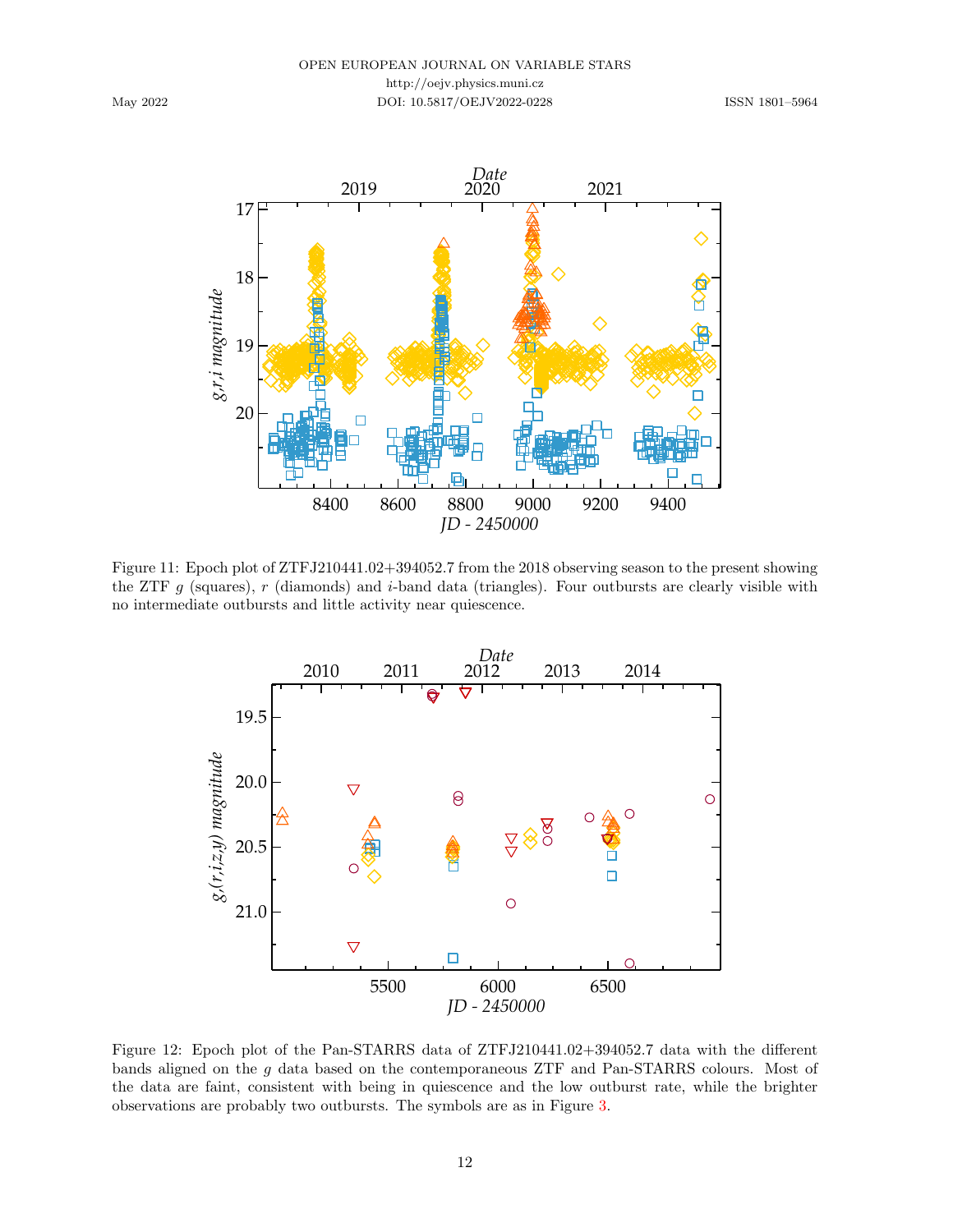

<span id="page-12-0"></span>Figure 13: Detail of the ZTFJ210441.02+394052.7 light curve. Four panels showing about 60 days around each of the outbursts visible in Figure [11.](#page-11-0) The  $r$  (diamonds) and *i*-band data (triangles) are aligned on the g magnitudes (squares) using the bright  $(g - r)$  offset in Table [1](#page-2-0) and the mean  $(r - i)$  offset.

confusion in the ZTF data. The light curve is shown in Figure [11](#page-11-0) and has just four outbursts with amplitudes  $\sim 2$  magnitudes in g and r. Between the outbursts there is very little activity which is limited to  $\sim 0^{m}5$  with no sign of any intermediate, fainter outbursts. The outbursts have spacings of 371, 268 and 500 days respectively, but it is possible that one or more may have been missed in the seasonal gaps. From the long runs without outbursts in the last two seasons the minimum interval must be  $> 200$  days. The Pan-STARRS data shown in Figure [12](#page-11-1) are mostly below  $g = 20$  so are consistent with the system being at quiescence, and the few brighter observations have probably caught two of the comparatively rare outbursts. Details of the individual outbursts are shown in Figure [13](#page-12-0) and for the most part they have a rather sinusoidal shape. Although the outburst interval is relatively long the pattern of behaviour suggests the system is an SS Cyg-type.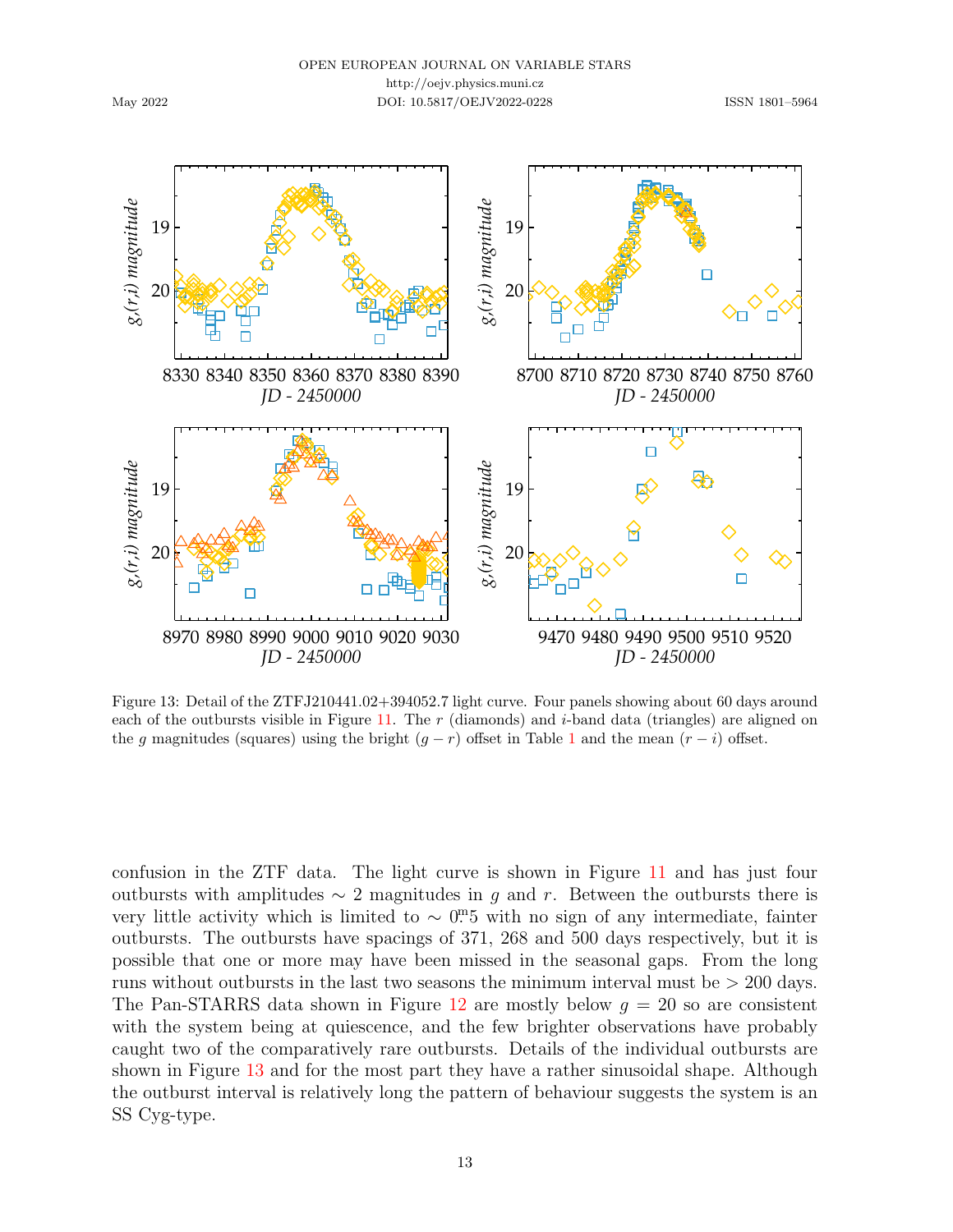

<span id="page-13-0"></span>Figure 14: Epoch plot of ZTFJ210705.14+394617.7 from the 2018 observing season to the present showing the ZTF g (squares),  $r$  (diamonds) and i-band data (triangles). Fifteen outbursts are clearly visible with no intermediate outbursts and little activity near quiescence.



<span id="page-13-1"></span>Figure 15: Epoch plot of the Pan-STARRS data of ZTFJ210705.14+394617.7 data with the different bands aligned on the g data as described earlier. Most of the data are in quiescence but a small number of observations have caught the system in outburst. The symbols are as in Figure [3.](#page-4-1)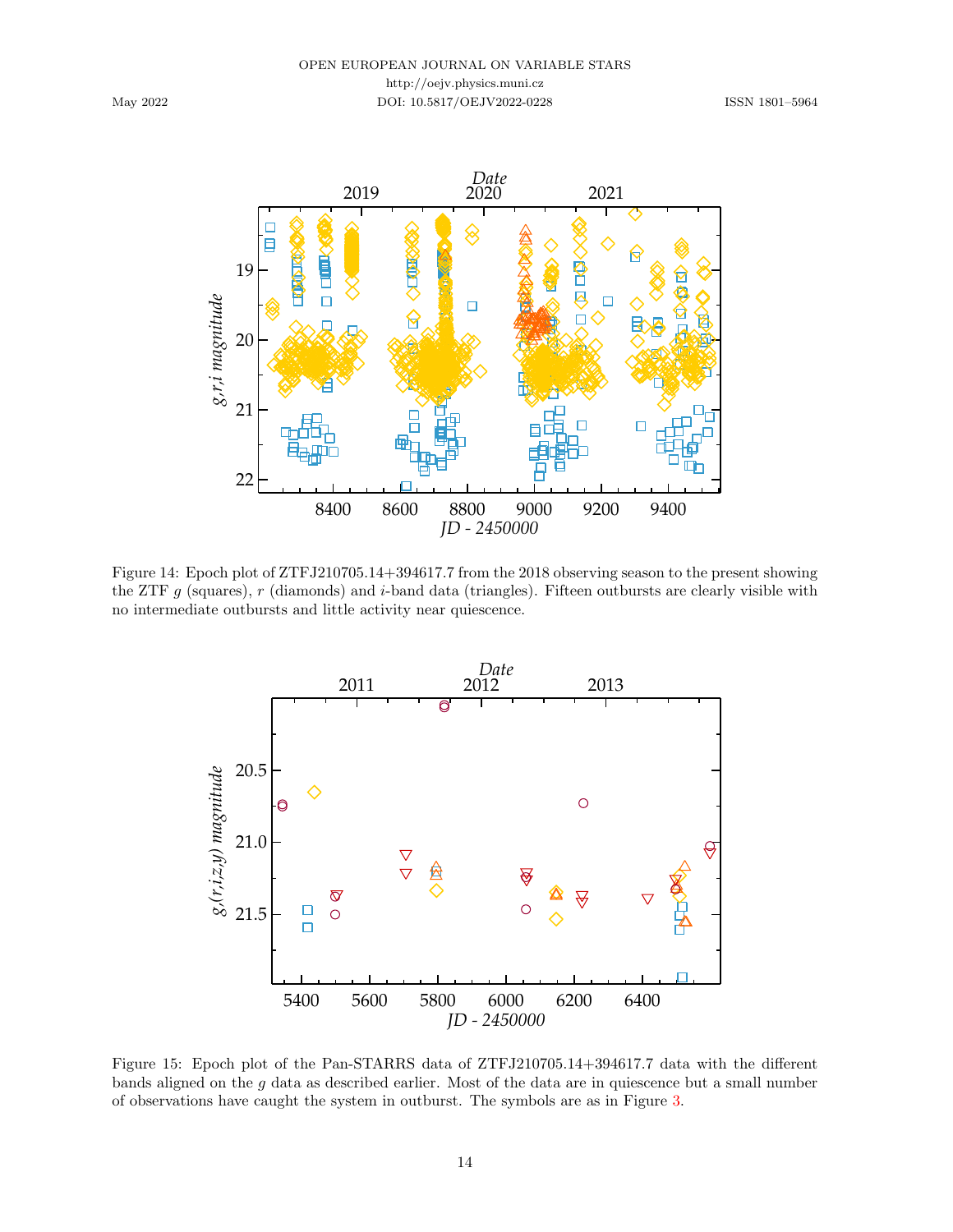### 3.5 ZTFJ210705.14+394617.7

ZTFJ210705.14+394617.7 has  $G = 20.3$  and a companion 0<sup>m</sup><sub>5</sub> fainter at 5.6 arcsec. The ZTF data cover four complete observing seasons and show fifteen outbursts with amplitudes of  $2-3$  magnitudes (see Figure [14\)](#page-13-0). These are well defined with no sign of intermediate, fainter outbursts. The variation at quiescence is  $0<sup>m</sup>5-1$  magnitudes but it has no obvious structure. The Pan-STARRS data shown in Figure [15](#page-13-1) are mostly at quiescence with a small number of observations in outburst. Details of the best observed outbursts are shown in Figure [16.](#page-14-0) The top two panel show about 100 days each and both cover two outbursts while the third panel shows three outbursts over 200 days. Although there is some low-level activity at quiescence there are no other weak outbursts. From the outburst timings it is possible to make a good estimate of the mean interval as  $78 \pm 10$  days from the spacings under 100 days as shown in the fourth panel of Figure [16.](#page-14-0) The pattern of behaviour is consistent with the system being an SS Cyg-type.



<span id="page-14-0"></span>Figure 16: Detail of the ZTFJ210705.14+394617.7 light curve. The top two panels the best coverage over about 100 days each, and the third panel shows about 200 days. The  $r$  (diamonds) and  $i$ -band data (triangles) are aligned on the g magnitudes (squares) using the bright  $(g - r)$  offset in Table [1](#page-2-0) and the mean  $(r - i)$  offset. The variation in outburst amplitude and timing is clear, as is the lack of any intermediate outbursts. The fourth panel shows the histogram of the outburst intervals under 100 days.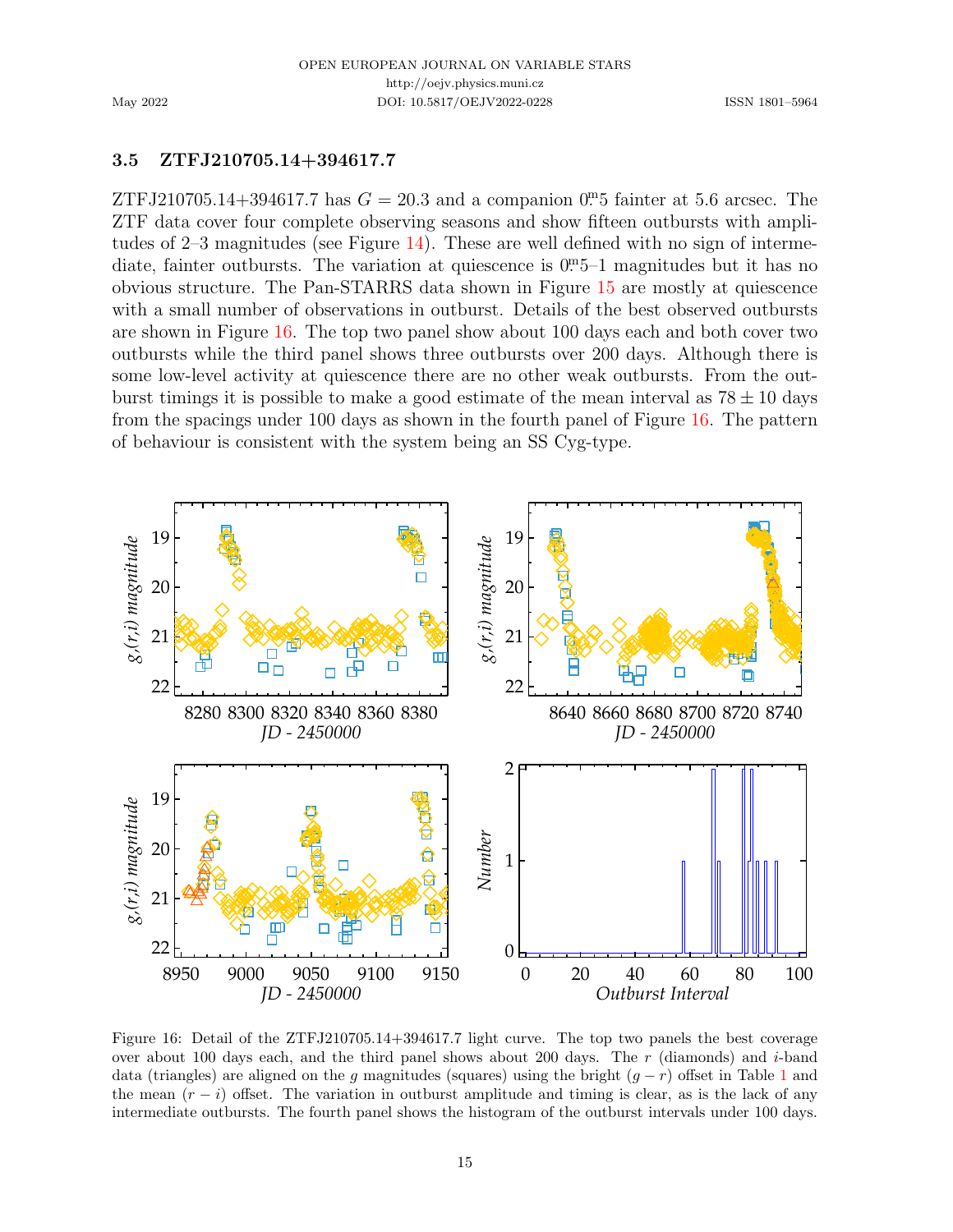# 4 Luminosity and colour

All these systems are faint with  $G \sim 20$  so unfortunately the Gaia EDR3 parallaxes are poorly determined, and in the case of ZTFJ173854.93+175136.3 not measured. The uncertainties range from about 30–75% which leads to a factor of 2–5 in the measured distances. The Gaia-based distance from [Bailer-Jones et al.](#page-15-2) [\(2021\)](#page-15-2) using the geometric and photo-geometric distance posteriors are also very different, so the uncertainty in the distances, particularly the upper bounds, will feed into the extinction calculation leading to very poorly determined absolute magnitudes.

The colours on the other hand are well determined, particularly when compared with the SDSS snapshot values, but again the uncertainty in the extinction means that they cannot be sensibly dereddened so it is not possible to place these systems on a CV colourmagnitude diagram like e.g., [Pala et al.](#page-16-13) [\(2020\)](#page-16-13). As dwarf novae evolve to shorter periods the systems become bluer as the cool component and the accretion disc both shrink as the system becomes smaller. However, this is a complex relationship with dependencies on white dwarf mass, accretion rate and other factors. The relationship of the SDSS colours with period has been explored by [Szkody et al.](#page-16-14) [\(2011\)](#page-16-14) (and earlier papers) and [Kato et al.](#page-16-0) [\(2012\)](#page-16-0), and in keeping with expectations the short-period SU UMa stars lie at the blue end of the distribution. The short-period systems tend to have  $(g - r) \sim 0.0$  and this further supports the conclusion from the light curve that ZTFJ173854.93+175136.3, which has  $(g - r) \approx (r - i) = 0.1$ , is an SU UMa-type system. It is much bluer than the other systems discussed here which have colours consistent with SS Cyg-type systems.

## 5 Conclusion

The ZTF Suspected Variables Catalog [\(Chen et al.,](#page-16-9) [2020\)](#page-16-9) has been searched for new eruptive variables with amplitudes,  $\Delta q > 2.0$  magnitudes. The light curves of five stars have been examined and four are likely to be SS Cyg-type systems while the other has the light curve and colours consistent with an SU UMa-type system, and is coincident with a GALEX source.

Acknowledgements: The authors appreciate helpful comments from the referee. The authors are pleased to acknowledge use of NASA's Astrophysics Data System Bibliographic Services. This research has made use of the SIMBAD database and the VizieR catalogue access tool, CDS, Strasbourg, France (doi.org/10.26093/cds/vizier). This paper made use of the International Variable Star Index (VSX) database, operated at AAVSO, Cambridge, Massachusetts (USA).

# References

<span id="page-15-2"></span><span id="page-15-1"></span><span id="page-15-0"></span>Bailer-Jones, C. A. L., Rybizki, J., Fouesneau, M., et al., 2021, [AJ](https://ui.adsabs.harvard.edu/abs/2021AJ....161..147B), 161, 147 Bellm, E. C., Kulkarni, S. R., Barlow, T., et al., 2019a, [PASP](https://ui.adsabs.harvard.edu/abs/2019PASP..131f8003B), 131, 068003 Bellm, E. C., Kulkarni, S. R., Graham, M. J., et al., 2019b, [PASP](https://ui.adsabs.harvard.edu/abs/2019PASP..131a8002B), 131, 018002